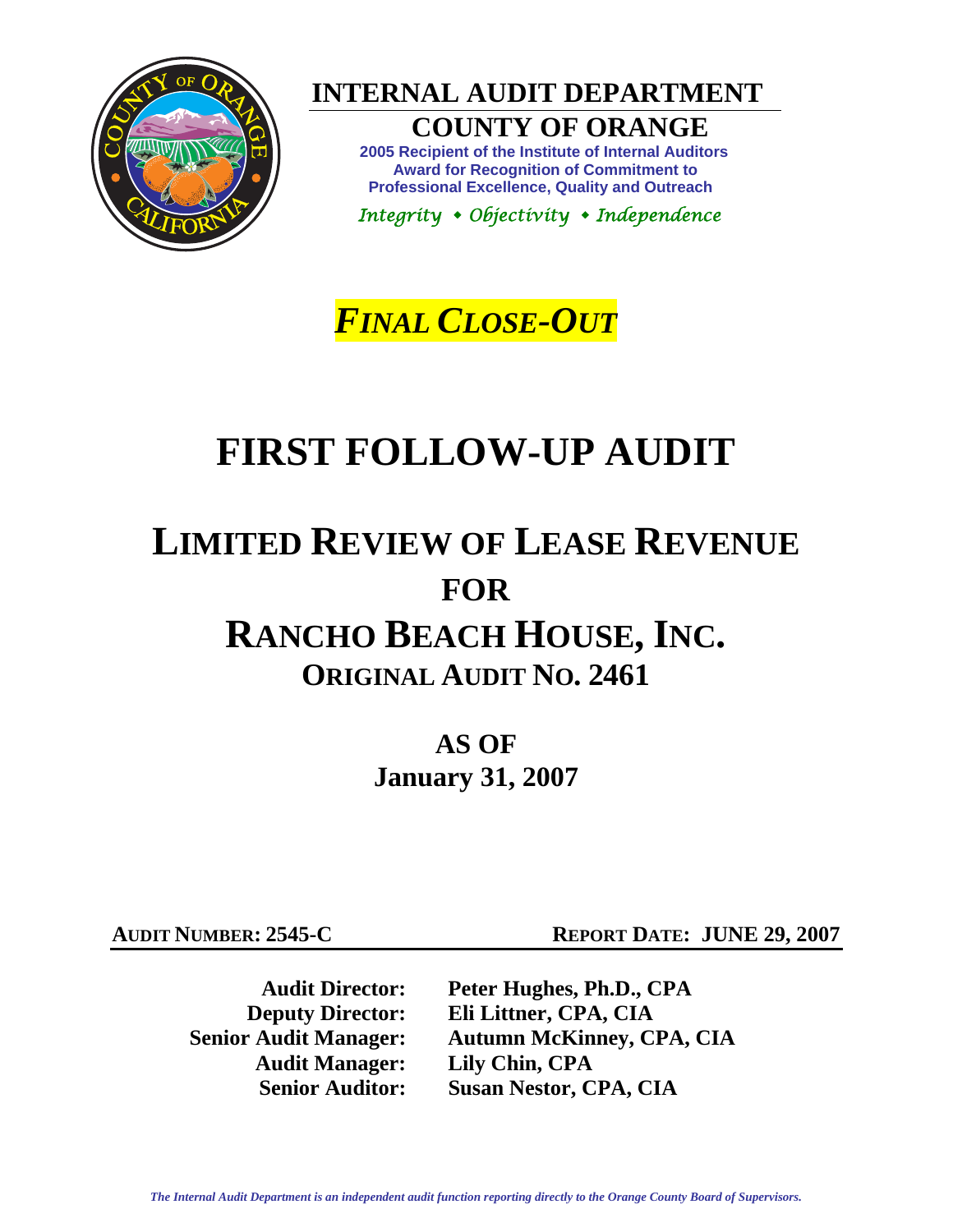# *Final Close-Out*

# **First Follow-Up Audit Limited Review of Lease Revenue for Rancho Beach House, Inc. Original Audit No. 2461**

## **As of January 31, 2007**

# **TABLE OF CONTENTS**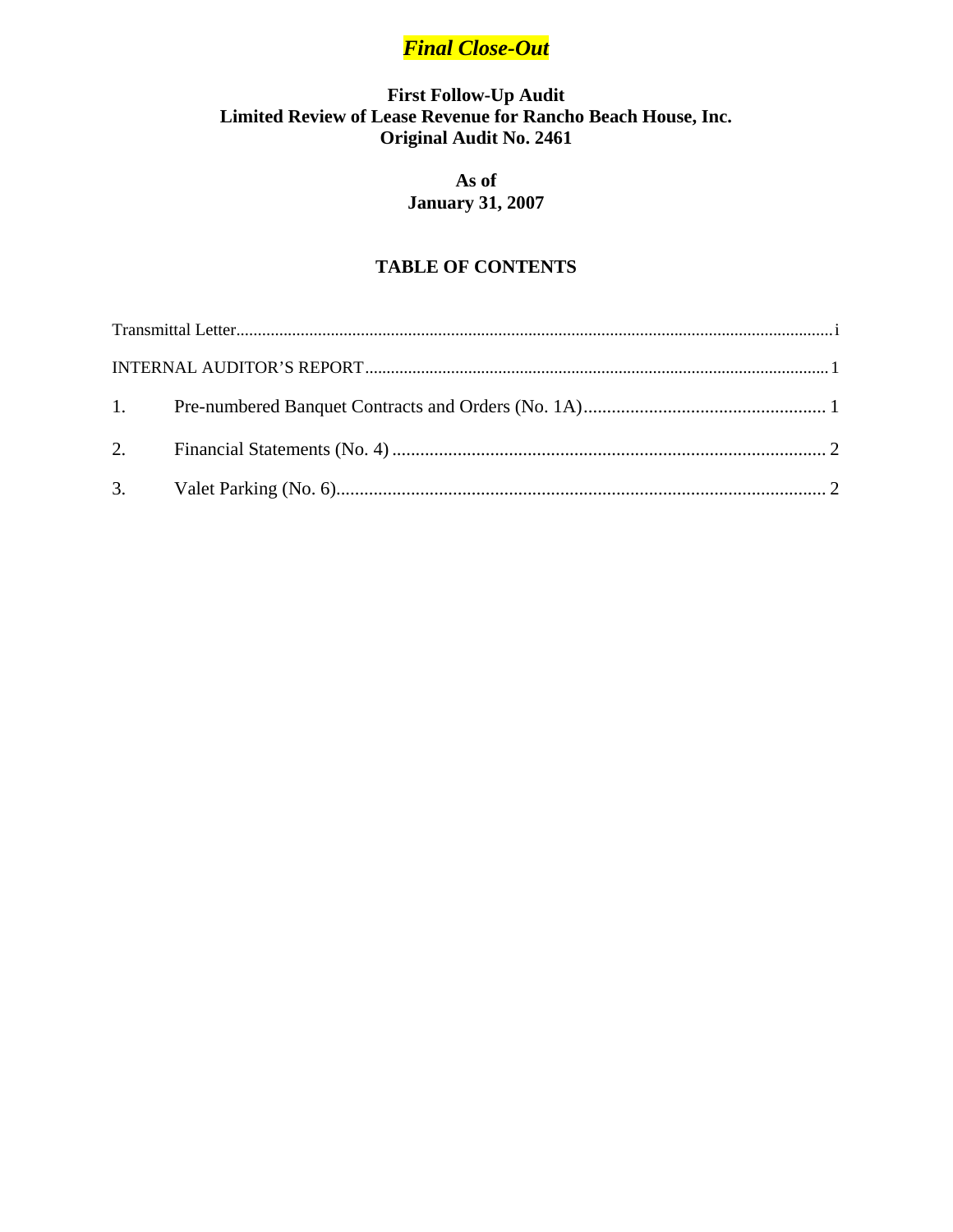*Objectivity Integrity* 



*Providing Facts and Perspectives Countywide* 

#### **OFFICE OF THE DIRECTOR**

#### **DR. PETER HUGHES**

**PH.D., MBA, CPA,**  Certified Compliance & Ethics Professional (CCEP) Certified Information Technology Professional (CITP) Certified Internal Auditor (CIA) Certified Fraud Examiner (CFE)

**E-MAIL: peter.hughes@iad.ocgov.com** 

**ELI LITTNER DEPUTY DIRECTOR** CPA, CIA, CFE, Certified Fraud Specialist (CFS), Certified Information Systems Auditor (CISA)

> **MICHAEL J. GOODWIN SENIOR AUDIT MANAGER** CPA, CIA

**ALAN MARCUM SENIOR AUDIT MANAGER** MBA, CPA, CIA, CFE

**AUTUMN MCKINNEY SENIOR AUDIT MANAGER** CPA, CIA, CISA Certified Government Financial Manager (CGFM)

**HALL OF FINANCE & RECORDS 400 CIVIC CENTER DRIVE WEST BUILDING 12, ROOM 232 SANTA ANA, CA 92701** 

www.ocgov.com/audit

**(714) 834-5475 (714) 834-2880 Fax** 

**OC FRAUD HOTLINE (714) 834-3608** 

#### <span id="page-2-0"></span>**COUNTY OF ORANGE BOARD OF SUPERVISORS'**  *Independence INTERNAL AUDIT DEPARTMENT*

#### **Transmittal Letter**

Audit No. 2545-C

June 29, 2007

 TO: George Caravalho, Director Dana Point Harbor Department (DPHD)

 $FROM:$  Peter Hughes, Ph.D., CPA, Director Internal Audit Department

te Aughes

SUBJECT: Final Close-Out First Follow-Up Audit of the Limited Review of Lease Revenue for Rancho Beach House, Inc., Original Audit No. 2461

We have completed the First Follow-Up Audit of the Limited Review of Lease Revenue for Rancho Beach House, Inc. Our audit was limited to reviewing actions taken, as of January 31, 2007, to implement the recommendations made in our original audit report dated March 30, 2005. The results of our Follow-Up Audit are discussed in the **Internal Auditor's Report** following this transmittal letter.

This report represents the final report. As satisfactory corrective action has been taken and/or the items are closed for the twelve (12) recommendations, **this report represents the final close-out of the audi**t.

Each month I submit an Audit Status Report to the Board of Supervisors (BOS) where I detail any material and significant audit findings released in reports during the prior month and the implementation status of audit recommendations as disclosed by our **Follow-Up Audits**. Accordingly, the results of this audit will be included in a future status report to the BOS.

We appreciate the cooperation and assistance extended to us by your staff during our follow-up audit.

Other recipients of this report: Members, Board of Supervisors Members, Audit Oversight Committee Thomas G. Mauk, County Executive Officer Paul Lawrence, Operations Manager, DPHD Louis McClure, Budget Officer, DPHD Gregory Dean, Lease Compliance Specialist, DPHD Mary Fitzgerald, Manager, RDMD/Accounting Services Betsy Estrada, Chief, RDMD/Acct Svcs/External Claims/HB&P Programs Foreperson, Grand Jury Darlene J. Bloom, Clerk of the Board of Supervisors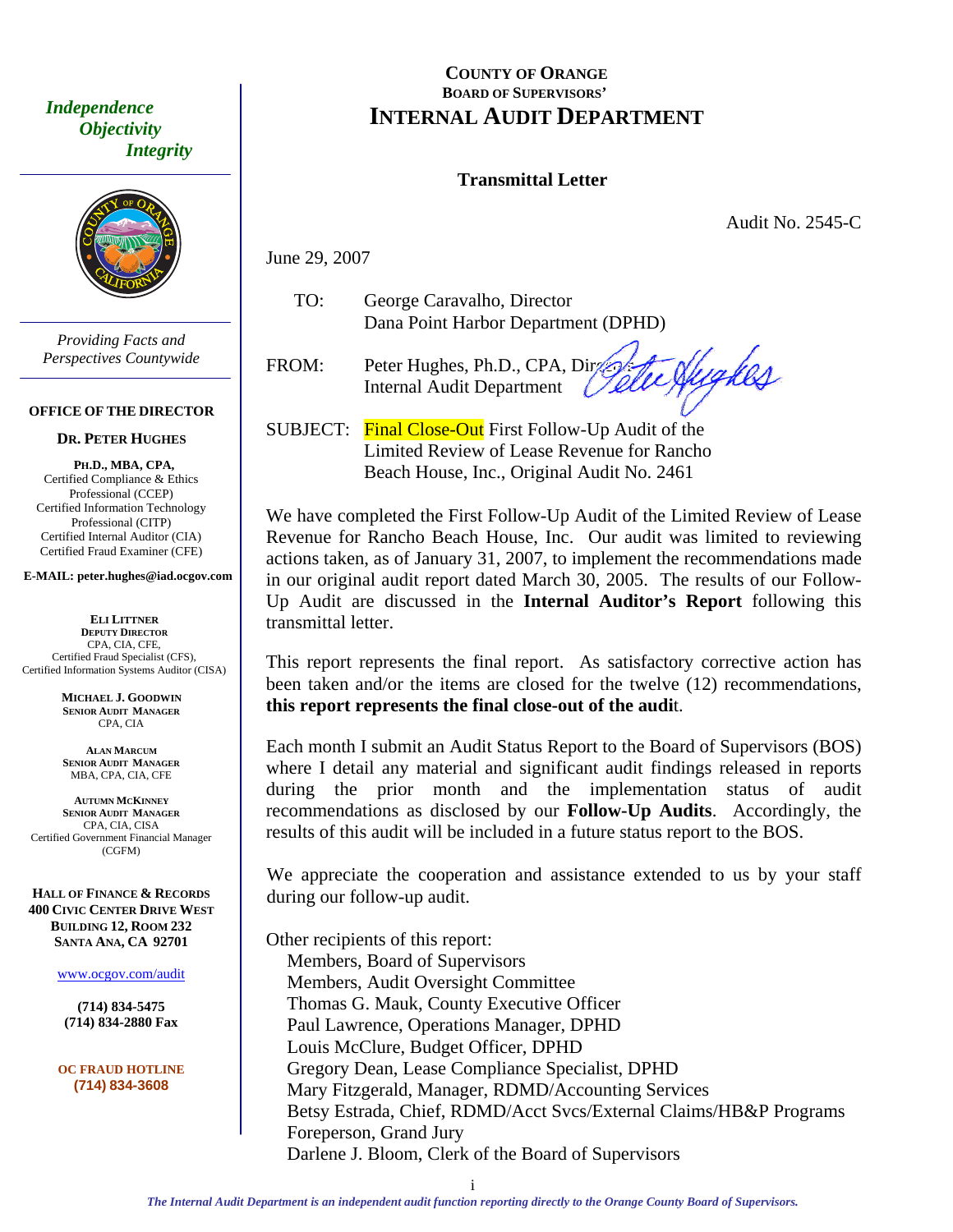<span id="page-3-0"></span> *Independence Objectivity Integrity* 



*Providing Facts and Perspectives Countywide* 

#### **OFFICE OF THE DIRECTOR**

#### **DR. PETER HUGHES**

**PH.D., MBA, CPA,**  Certified Compliance & Ethics Professional (CCEP) Certified Information Technology Professional (CITP) Certified Internal Auditor (CIA) Certified Fraud Examiner (CFE)

#### **E-MAIL: peter.hughes@iad.ocgov.com**

**ELI LITTNER DEPUTY DIRECTOR** CPA, CIA, CFE, Certified Fraud Specialist (CFS), Certified Information Systems Auditor (CISA)

> **MICHAEL J. GOODWIN SENIOR AUDIT MANAGER** CPA, CIA

**ALAN MARCUM SENIOR AUDIT MANAGER** MBA, CPA, CIA, CFE

**AUTUMN MCKINNEY SENIOR AUDIT MANAGER** CPA, CIA, CISA Certified Government Financial Manager (CGFM)

**HALL OF FINANCE & RECORDS 400 CIVIC CENTER DRIVE WEST BUILDING 12, ROOM 232 SANTA ANA, CA 92701** 

www.ocgov.com/audit

**(714) 834-5475 (714) 834-2880 Fax** 

**OC FRAUD HOTLINE (714) 834-3608** 

#### **COUNTY OF ORANGE BOARD OF SUPERVISORS' INTERNAL AUDIT DEPARTMENT**

#### **INTERNAL AUDITOR'S REPORT FINAL CLOSE-OUT**

Audit No. 2545-C

June 29, 2007

George Caravalho, Director Dana Point Harbor Department 24650 Dana Point Harbor Drive Dana Point, CA 92629

We have completed the First Follow-Up Audit of the Limited Review of Lease Revenue for Rancho Beach House (RBH), Inc. Our audit was limited to reviewing actions taken, as of January 31, 2007, to implement the recommendations made in our original audit report dated March 30, 2005.

The original audit report contained twelve (12) recommendations. This First Follow-Up Audit found the following:

- Eight (8) recommendations were fully implemented.
- One (1) recommendation was fully implemented during the draft report process.
- One (1) recommendation was no longer applicable.
- One (1) recommendation was partially implemented/closed
- One (1) recommendation was not implemented/closed.

The one **(1)** recommendation fully implemented during the draft report process and the two **(2)** recommendations that have been closed are noted below along with a comment on their current status. The item numbers from the March 30, 2005 report are shown in parentheses after the heading.

As satisfactory correction action was taken and/or the item was closed for all twelve (12) recommendations, **this report represents the final close-out of the original audit.** 

#### **1. Pre-numbered Banquet Contracts and Orders (No. 1A)**

Recommendation: We recommend that DPHD require RBH to use prenumbered documents for banquet contracts and banquet orders, and to account for the sequential integrity of the documents.

DPHD Planned Action: DPHD has reviewed this matter internally, and in consideration of the relatively small amount of sales involved, has chosen not to pursue this matter further at this time.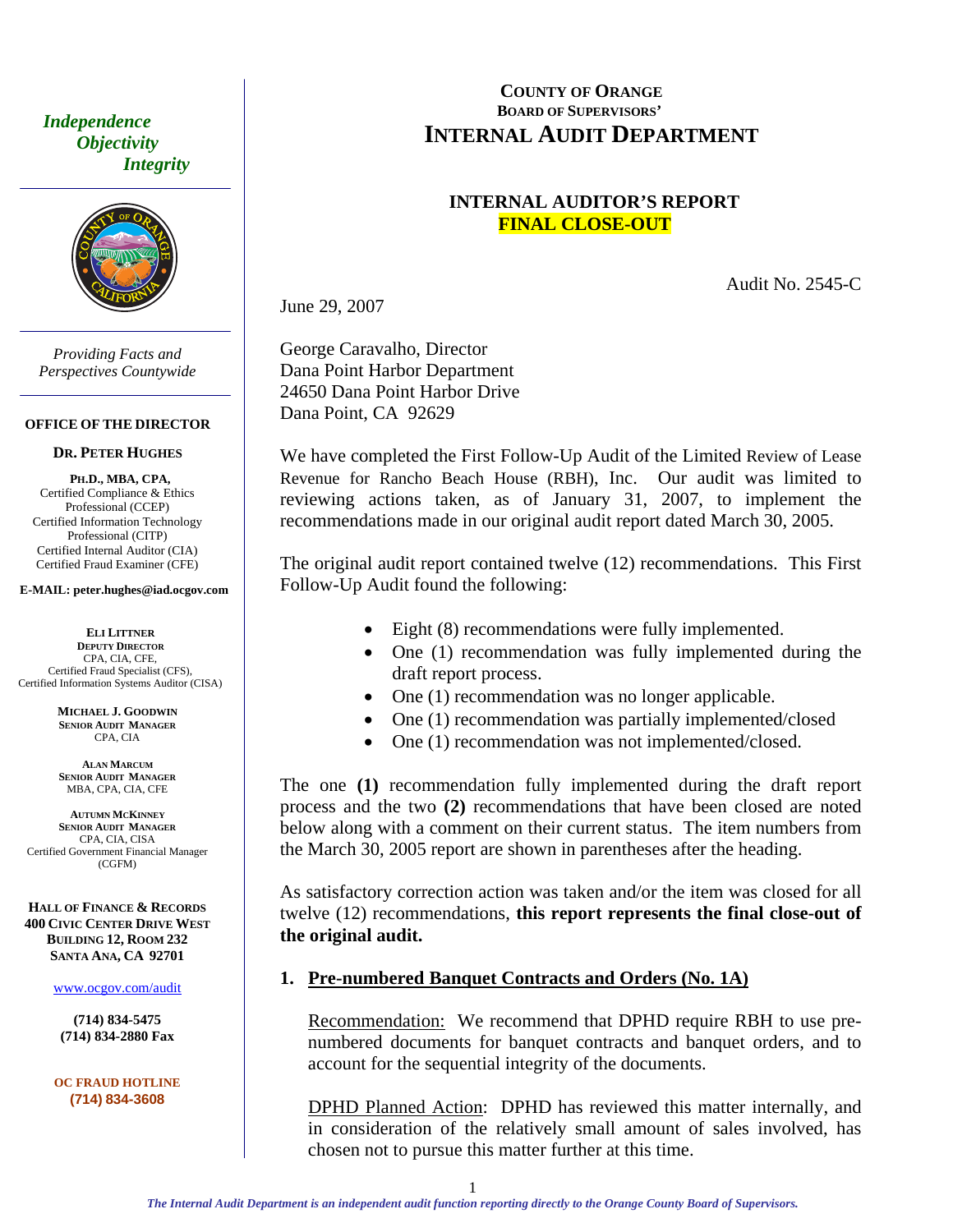<span id="page-4-0"></span>Current Status: **Not Implemented/Closed.** Internal Audit accepts DPHD's planned action and considers this recommendation closed for follow-up purposes.

## **2. Financial Statements (No. 4)**

Recommendation:We recommend that DPHD require RBH to submit financial statements that comply with Clause 12.C of the Agreement.

Current Status: **Partially Implemented/Closed.** Rancho Beach House submitted a balance sheet and income statement for the years ended December 31, 2004, 2005, and 2006. In addition, Rancho Beach House submitted gross receipts statements compiled by a Certified Public Accountant (CPA) for the years ended December 31, 2004, 2005, and 2006. However, the CPA's compilation reports did not include a statement that the compilation was performed in accordance with the Statements on Standards for Accounting and Review Services issued by the American Institute of Certified Public Accountants. We discussed this issue with Rancho Beach House and provided them with a copy of the correct report wording. Rancho Beach House has provided the information to their CPA. As this recommendation has been substantially implemented, we will consider this recommendation closed for follow-up purposes.

## **3. Valet Parking (No. 6)**

Recommendation: We recommend that DPHD review and determine the appropriate reporting of the valet parking activity.

Current Status: **Fully Implemented During Draft Report Process.** Subsequent to our original audit, RBH began reporting gross receipts and paying rent to the County for valet parking activity. In a letter dated May 1, 2007, DPHD authorized the conduct of valet parking for the remainder of the Rancho Beach House lease.

We appreciate the courtesy and cooperation extended to us by the personnel at Rancho Beach House, DPHD, and RDMD/Accounting Services during our Follow-Up Audit. If you have any questions, please contact me directly or Eli Littner, Deputy Director at (714) 834-5899 or Autumn McKinney, Senior Audit Manager, at (714) 834-6106.

Sincerely,

Peter Hughes, Ph.D., CPA Director, Internal Audit